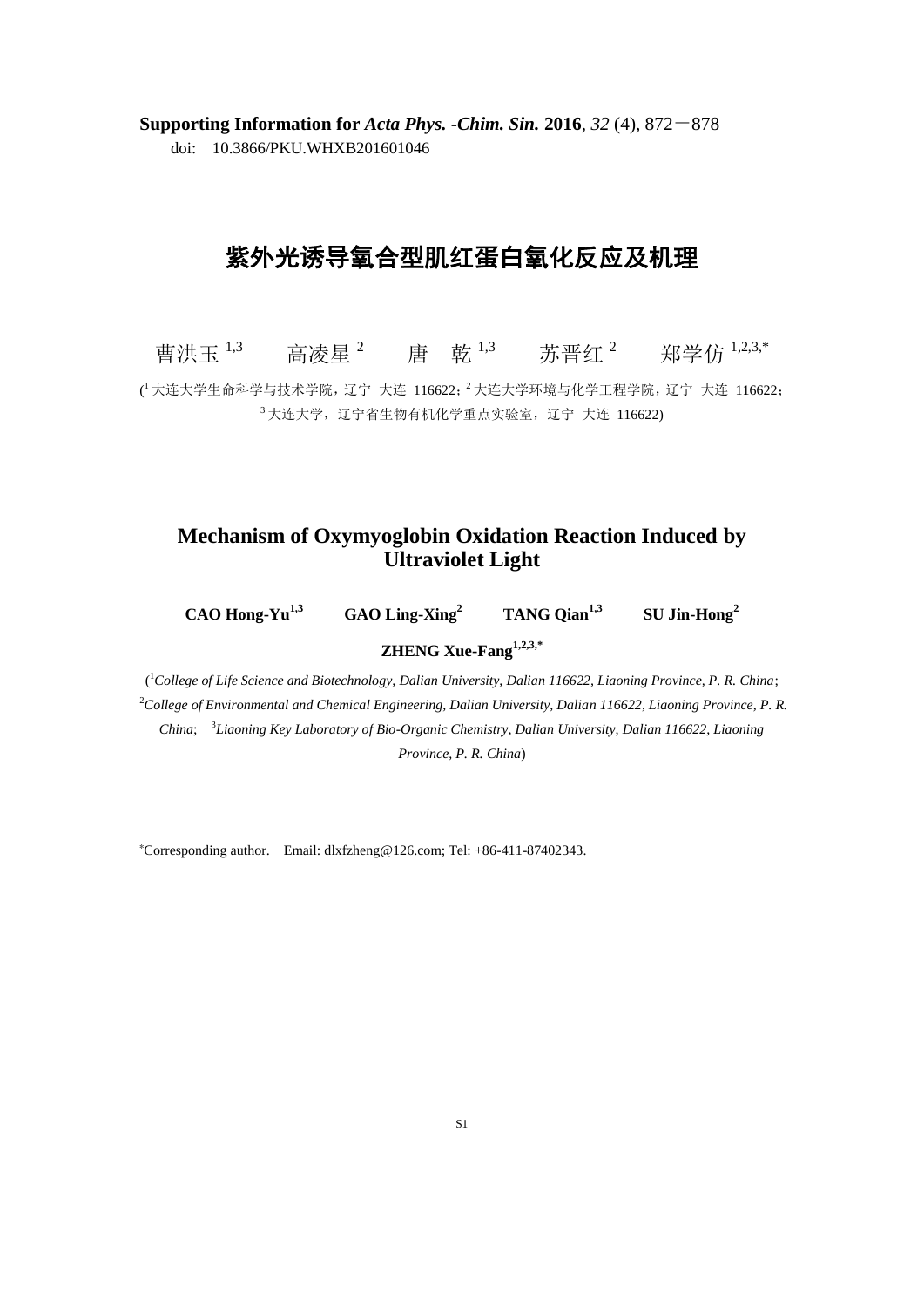

图 **S1** 避光 **90 min** 后 **MbO2**的自氧化反应紫外可见光谱图 **Fig.S1 The UV-Vis absorption spectra of MbO<sup>2</sup> without irradiation after 90 min**



图 **S2** 避光 **90 min** 后不同 **pH** 对 **MbO2**紫外可见光谱的影响 **Fig.S2 Effects of different pH values on UV-Vis absorbance spectra of MbO<sup>2</sup> without irradiation after 90 min**